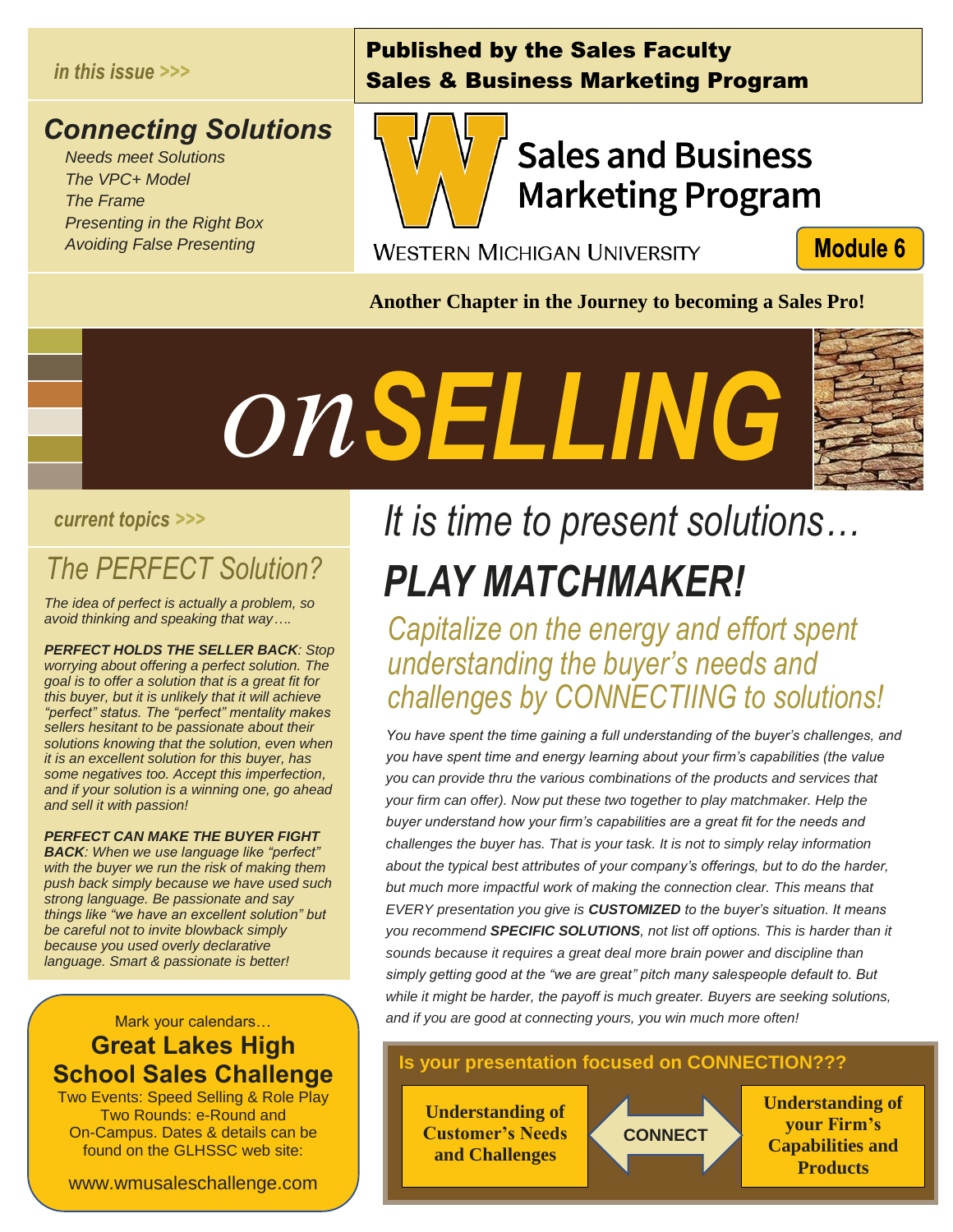#### *Connect with Great Structure >>> The VPC+ Model*

**2**

*Use the VPC+ Model to take a structured and organized approach to your solutions presentation. We want to manage the discussion so that issues are set up and knocked down in digestible chunks, versus everything being thrown at the buyer all at once. Win your presentation one step at a time!*

# **1**

**Start BIG PICTURE with the FRAME**

> Set up your discussion with three keys:

**The Specific Solution**

**The Big Picture Value** 

**The Process Preview**

#### **VERIFY**

Set up the issue discussion with a verification statement or question. This is especially important when there is significant time between meetings. Do this for EACH issue at start.

## **PRESENT**

it is time to make your case. You need to be convincing and compelling and fully connected back to the needs & challenges of the buyer

#### **CONVINCING**: two keys…

**DATA**: What hard numbers, like a financial analysis, support your case? People need to see the #'s!

**LOGIC**: Why does your solution make sense given this buyer's challenges? Need to make the connection crystal clear!

#### **COMPELLING**: two keys…

**BTL**: Use stories and demonstrations to bring the solution to life so that the value is specifically highlighted.

**MOTS**: Don't assume the buyer sees the value. Make the Moral of the Story (MOTS) clear.

**3**

### **VPC REPEAT**

**FOR EACH KEY ISSUE & THEN GO TO THE RECAP**

## **CONFIRM**

Clearly and directly confirm (close) with the buyer that your solution is a winning one related to this issue. "Does our X take care of your concern Y"

> **GENERIC** Apply to any buyer

> **TARGET**

**SPECIFIC** Aimed at single buyer

## *The keys to the FRAME >> Present in the*

#### **SPECIFIC SOLUTION**

Before you begin explaining why you have a good solution be sure you have taken the time to introduce the specific solution you are recommending.

*"What we are recommending today is XYZ and let's discuss why that is a great solution for your challenges…"*

#### **BIG PICTURE VALUE**

You are going to get into the specific of the solution and how it connects with the specific challenges this buyer faces. But first, offer a big picture value statement to set the stage for the specific solutions.

*"Big picture what Crystal will be able to provide is a highly functional meeting with an inspired feel, all for the right price."*

#### **PROCESS PREVIEW**

You plan to use an organized process so that the customer sees the connections between their needs and your solutions, so introduce the process before you begin.

*"To make this easy I was going to deal with each of your key issues one at a time, ultimately working thru them all. Does that work for you?"*

# *right BOX*

*The ultimate idea is to convince the other party that the value you provide is their best option and this is hard to do unless you are in the right box!*

**FEATURES** A Product Attribute "Bluetooth"

#### **Product List**

Be careful not to simply list off all of the things your company is capable of. This is easy, but not effective. Our job is to communicate value and the list approach falls flat.

## **Solution**

When we describe the specific solution as a bundle of features, we at least are focused on this particular buyer, but we are still only speaking about features versus benefits.

**Visit any box, but be sure you FINISH here**

**FOCUS BENEFITS** How it Helps Buyer

"Safe Driving"

**RECAP**

Take the time to put the whole thing together and make a final recap

#### **Brochure**

Typically, a brochure tries to move features into benefits, but still does this only with a typical customer in mind. You are with an actual customer, so be specific to that person / situation.

## **VALUE**

The actual **benefits** that this **specific** customer will receive, this is VALUE and it is where you need to be.

**THIS IS THE BOX THAT WINS!**